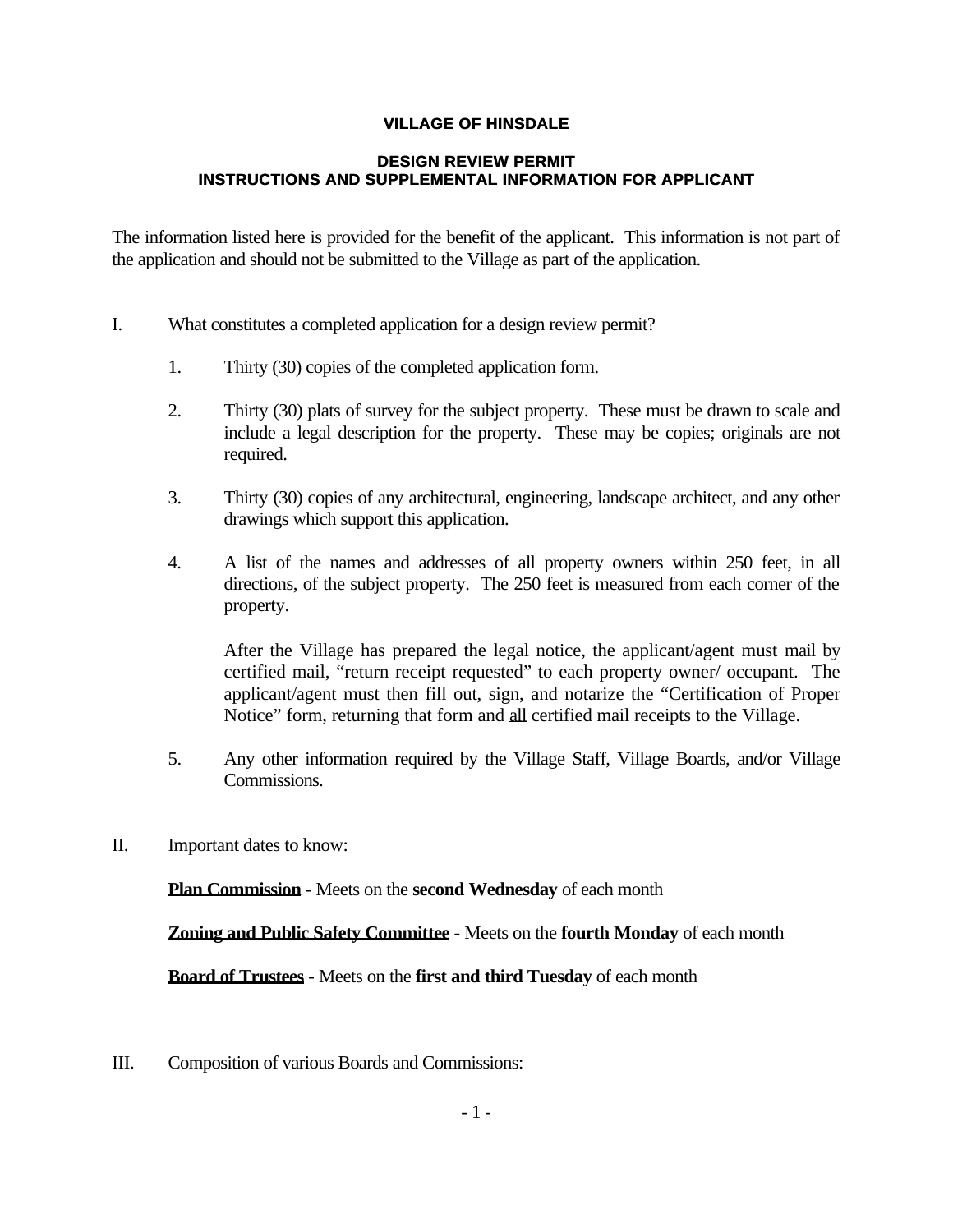**Plan Commission** - consists of nine (9) appointed members. These members are appointed by the Village President and confirmed by the Board of Trustees.

**Zoning and Public Safety Committee** - consists of four (4) members of the Village Board of Trustees.

**Board of Trustees** - The elected Village President and six trustees. The President casts the deciding vote in the case of a tie vote of the trustees.

- IV. What is the time period involved for a design review permit?
	- 1. **Consideration by Staff**: An application for a design review permit must be submitted at least two (2) Fridays prior to consideration by the Plan Commission at its regular meeting. During this time period, Staff will examine the application to determine whether it is complete and complies with all applicable codes and regulations.
	- 2. **Consideration by the Plan Commission**: Within sixty (60) days after submission of a complete and conforming application, the Plan Commission will commence a public hearing. Within forty-five (45) days after the conclusion of the public hearing, the Plan Commission will forward a recommendation to the Board of Trustees.
	- 3. **Consideration by the Zoning and Public Safety Committee**: At its meeting after receipt of the Plan Commission's recommendation of approval or denial, the Zoning and Public Safety Committee of the Board of Trustees will consider the application.
	- 4. **Consideration by the Board of Trustees**. Within sixty (60) days after receipt of a recommendation from the Plan Commission, the Board of Trustees shall take action on the application.
- V. Costs involved:

| 1. | Application Fee --         |          |
|----|----------------------------|----------|
|    | residential application    | \$325.00 |
|    | nonresidential application | \$625.00 |
|    | sign deposit               | \$75.00  |